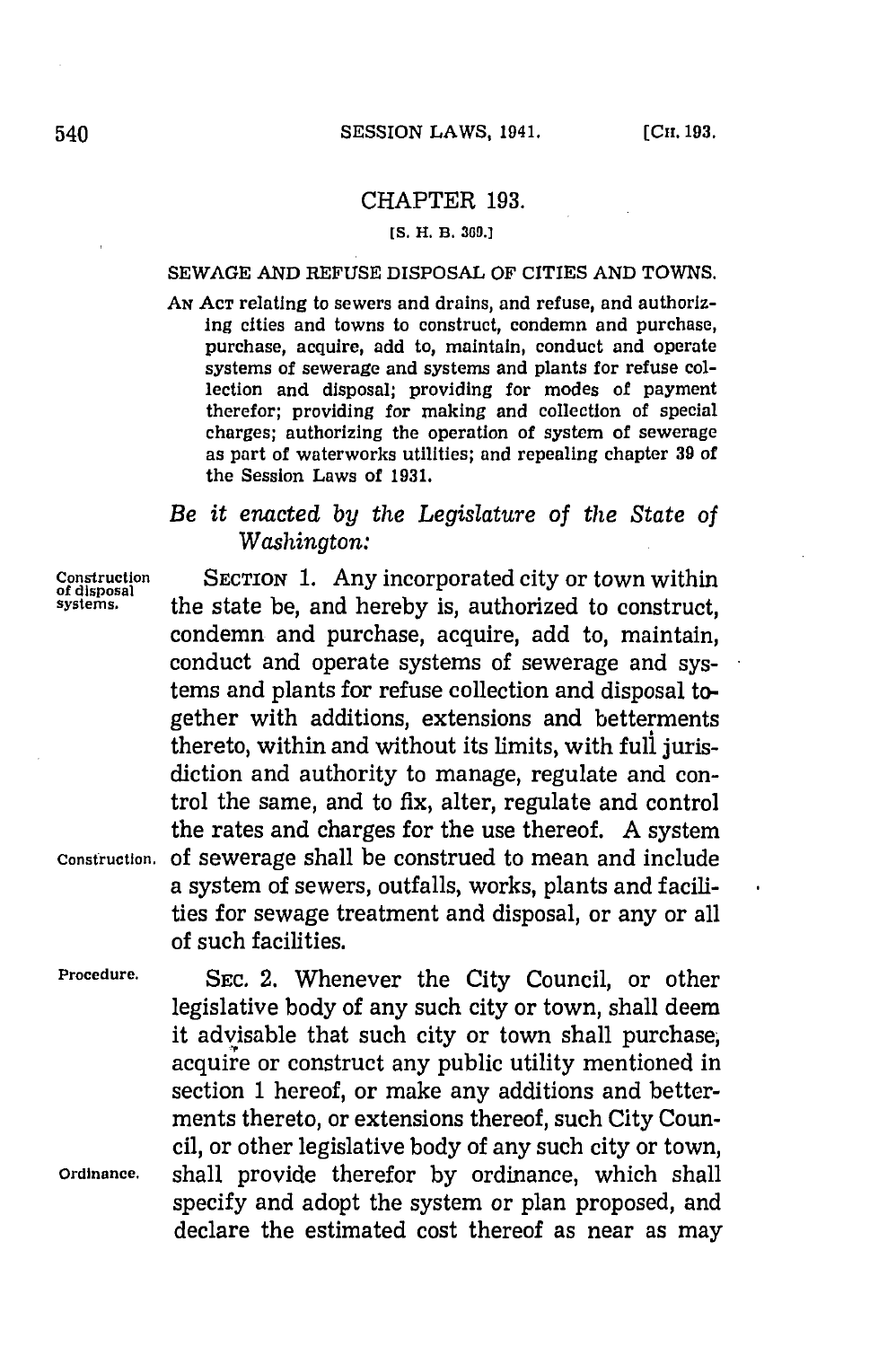be, and the same shall be submitted for ratification or  $\frac{\text{Submitted}}{\text{to voters}}$ rejection to the qualified voters of such city or town at a general or special election, except in the following cases where no submission shall be neces- **Exemption**<br> **EXEM from** sary: **election** 

**(1)** When the adoption of a system of sewerage **Order of** or system for collection and disposal of refuse, and **Health**. the construction and operation of same, has been required and ordered **by** the State Board of Health.

(2) When no general indebtedness is to be in- **When no** curred **by** such city or town in the acquiring, con- **genesn** struction, maintenance or operation of such public *incurred*. utility, or when the work proposed is an addition or extension thereto or betterment thereof for which no general indebtedness is to be incurred **by** such city or town.

If a general indebtedness is to be incurred, the **Amount of Indebtedness** amount of such indebtedness and the terms thereof **included In** shall be included in the proposition submitted to the qualified voters as aforesaid and such proposition shall be adopted and assented to by a three-fifths vote necessary. majority of the qualified voters of such city or town voting at said election. Ten days' notice of such **Notice of** election shall be given in the newspaper doing the city or town printing, **by** publication in each issue of said paper during said time: *Provided, however*, *Proviso.* That where the proposition to be submitted includes a proposed levy of taxes in excess of the levy to which the same is or may be limited **by** statute or the Constitution of the State of Washington without a vote of the people, then the procedure to be followed in the holding of such election shall be as prescribed **by** such statutory or constitutional provision regulating the holding of special elections authorizing levies in excess of such limitation.

**SEC. 3.** Whenever the qualified voters of any such city or town shall have heretofore adopted or shall hereafter adopt a proposition for any public

ł.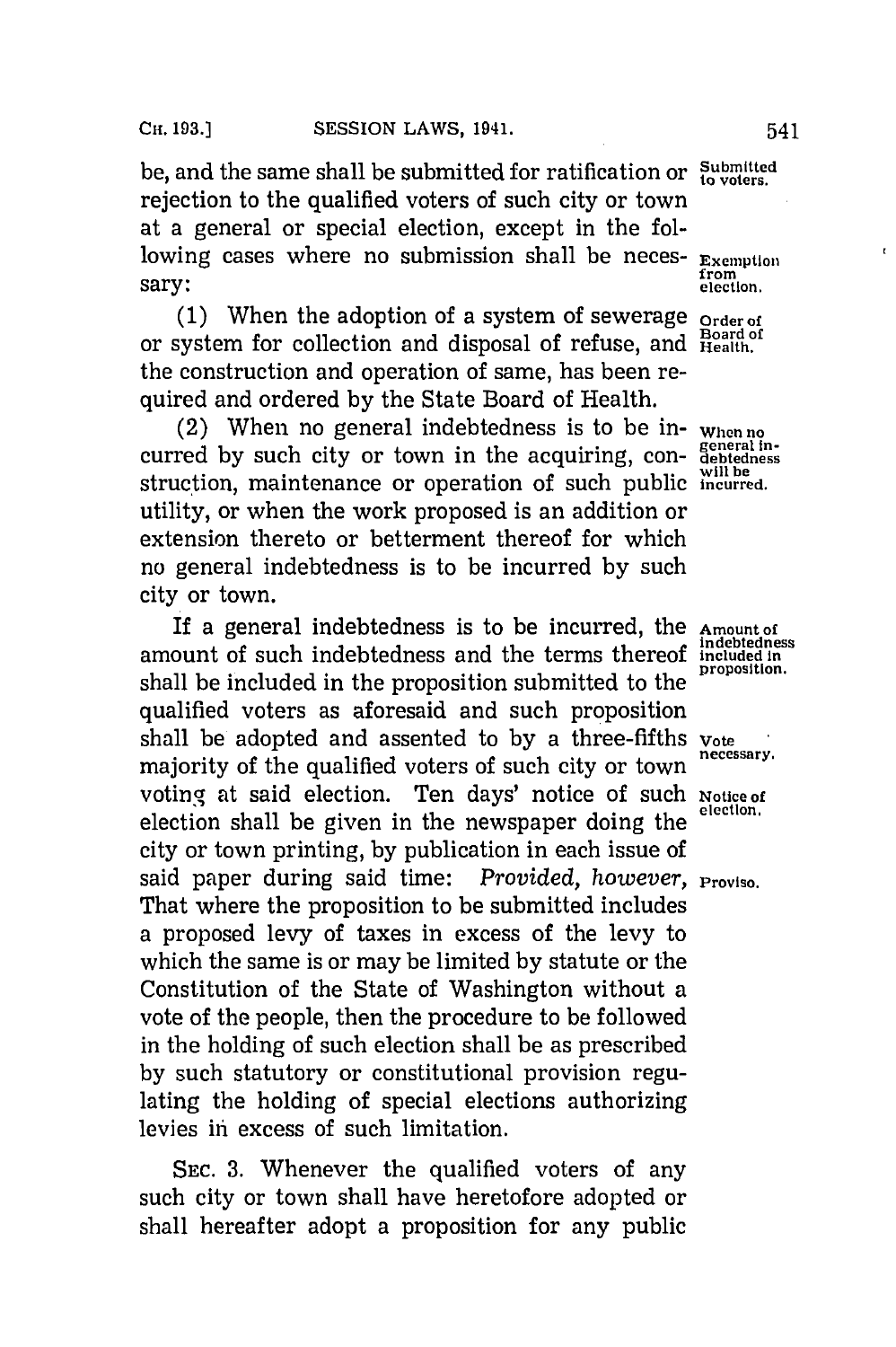**Levy to**

**bondssmay** utility as aforesaid and shall have authorized a gen upon<br>adoption. eral indebtedness, or the State Board of Health has ordered the adopting of and construction and op-. eration of such system of sewerage or system for collection and disposal of refuse, general city or town bonds may be issued as hereinafter provided. Said bonds shall be registered or coupon bonds; shall be issued in denominations of not less than one hun**teiona-** dred dollars **(\$100)** or more than one thousand dollars **(\$1,000);** shall be numbered from one upwards consecutively; shall bear the date of their issue; shall be serial in form finally maturing not more than thirty years from date; shall bear interest not ex-Interest ceeding six per cent  $(6\%)$  per annum, payable annually or semi-annually, with interest coupons attached, and the principal and interest shall be made payable at such place as may be designated. The **Bond form,** bonds and each coupon shall be signed **by** the Mayor and attested **by** the Clerk, and the seal of such city or town shall be affixed to each bond, but not the coupons. Signatures on the coupons may be printed or lithographic facsimile of the signatures of said officials. Said bonds shall be printed, engraved or lithographed, on good bond paper. The proceedings relative to the sale of said bonds shall be as prescribed **by** sections **5583-3** and **5583-4,** Remington's Revised Statutes, as now, or as hereafter amended.

There shall be levied each year upon all taxable property within such city or town a tax sufficient to pay the interest on said bonds and the principal thereof as the same shall mature, which taxes shall become due and collectible as other taxes. In addition thereto the City-Council, or other legislative body of such city or town, may set aside into a spe-**May create** cial fund any sums or amounts which may accrue **special fund reeues.** from the collection of service rates and charges for the private and public use of said sewerage system or systems for the collection and disposal of refuse, in excess of the cost of operation and maintenance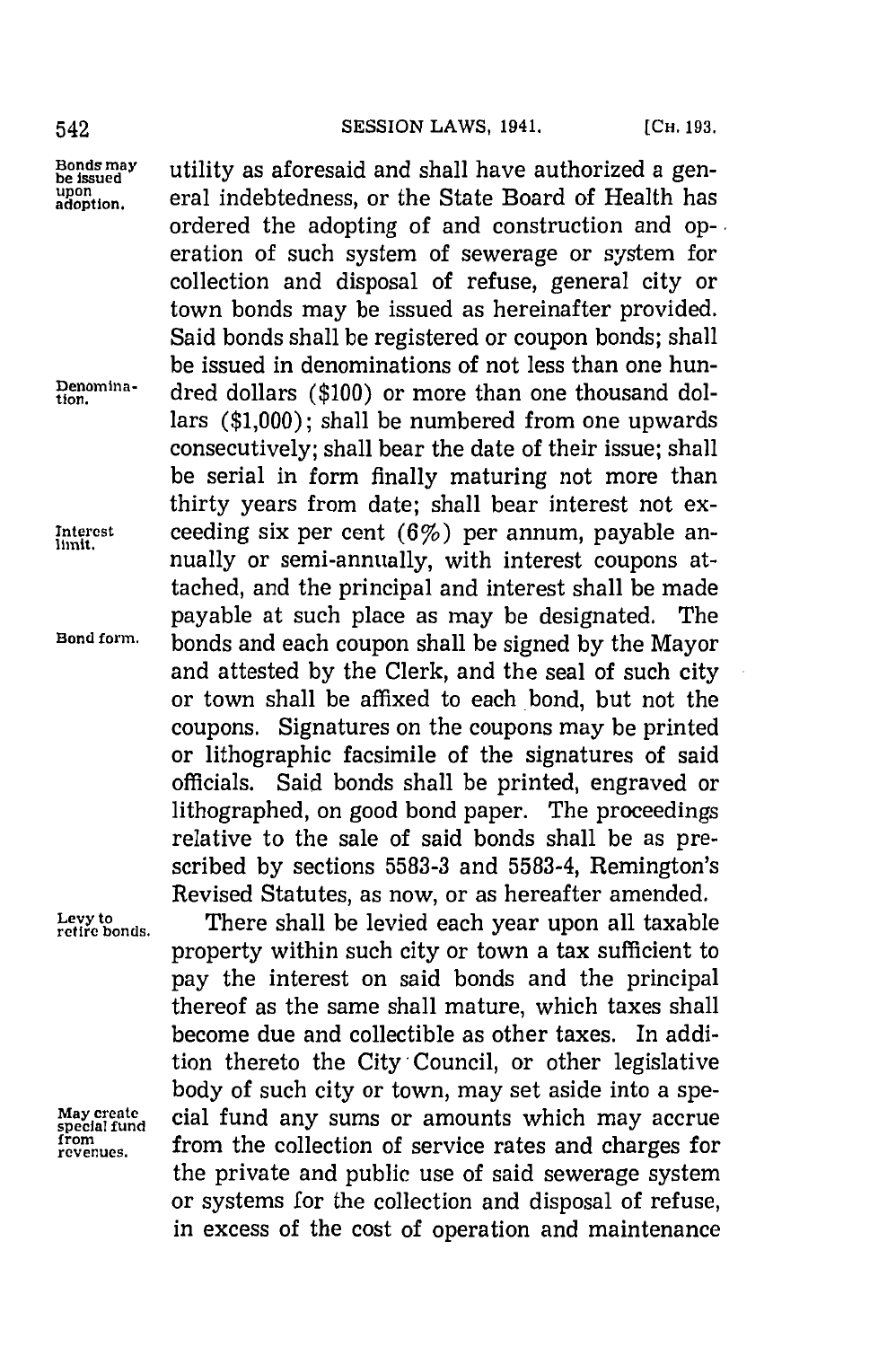thereof as constructed or added to, and the same shall be applied solely to the payment of such interest and bonds, and where the said rates and charges shall be sufficient therefor no general tax need be levied.

**SEC.** 4. Whenever the City Council, or other legislative body of any such city or town, shall have heretofore adopted or shall hereafter adopt a proposition for any public utility as heretofore provided and either no general indebtedness shall have been authorized or the City Council, or other legislative body, shall not desire to incur a general indebtedness, and whenever the City Council, or other legislative body of any such city or town, shall be authorized to exercise any of the powers conferred **by** section **1** hereof without submitting any proposition as provided in subdivisions first and second of section 2 hereof the City Council, or other legislative body, City **may** shall have power to create a special fund or funds for **special fund** the sole purpose of defraying the cost of such public **revenues.** utility or additions, betterments or extensions **Procedure.** thereto, into which special fund or funds the City Council or other legislative body of such city or town, may obligate and bind the city or town to set aside and pay a fixed proportion of the gross revenues of such public utility, or any fixed amount out of and not exceeding a fixed proportion of such revenues, or a fixed amount without regard to any fixed proportion, and to issue and sell bonds or warrants bearing interest not exceeding six per cent (6%) **Interest rate.** per annum. Said bonds shall be registered or cou- **Bonds** pon bonds; shall be issued in denominations of not less than one hundred dollars **(\$100)** or more than one thousand dollars **(\$1,000);** shall be numbered from one upwards consecutively; shall bear the date of their issue; shall be serial in form finally maturing not more than thirty years from date; shall bear interest not exceeding six per cent  $(6\%)$  per annum, payable annually or semi-annually, with interest cou-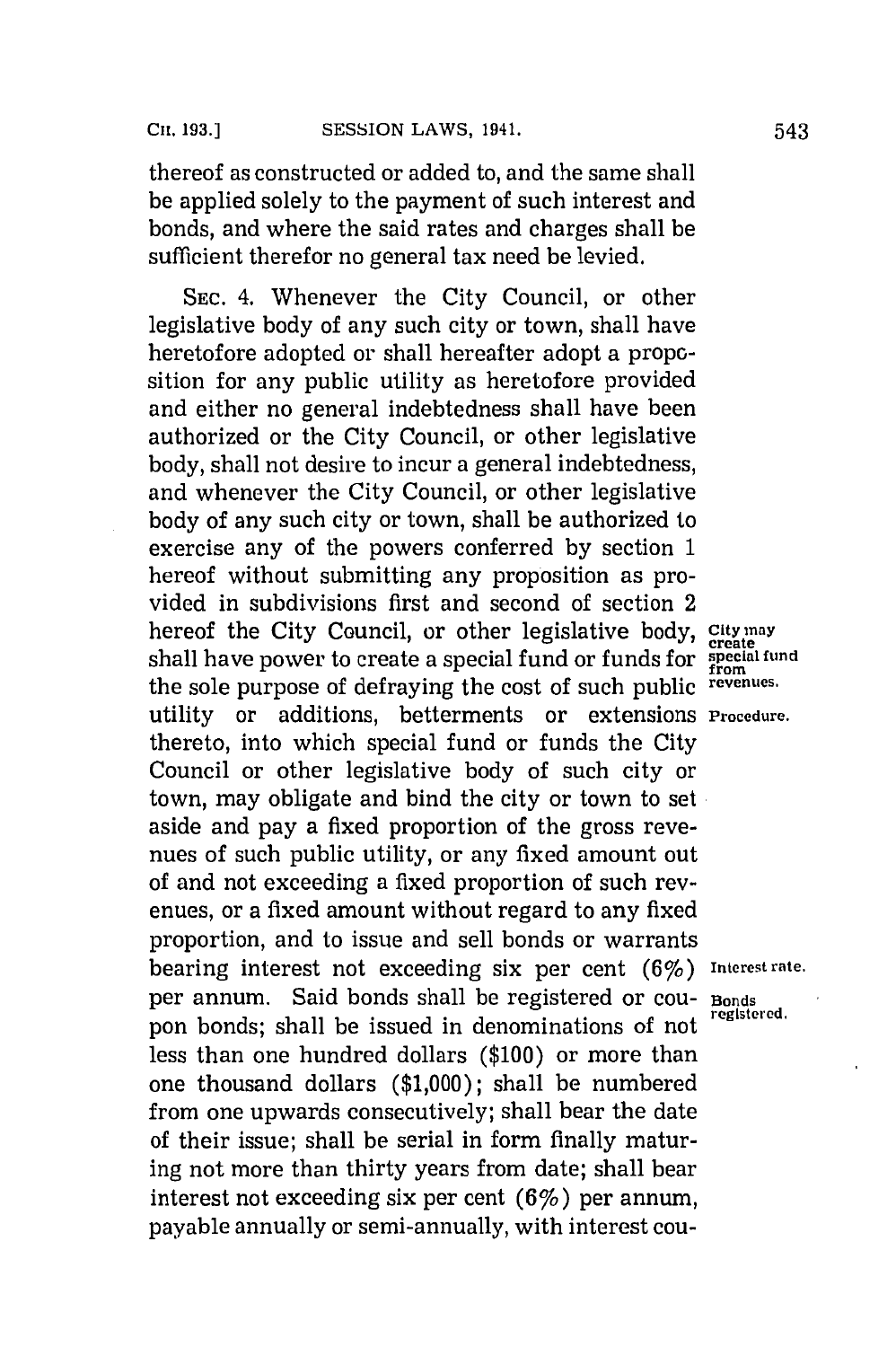**Bond form.** pons attached, and the principal and interest shall be made payable at such place as may be designated. The bonds and each coupon shall be signed **by** the Mayor and attested **by** the Clerk, and the seal of such city or town shall be affixed to each bond, but not the coupons. Signatures on the coupons may be printed or lithographic facsimile of the signatures of said officials. Said bonds shall be printed, engraved or lithographed, on good bond paper. Such bonds or warrants and the interest thereon shall be payable only out of such special fund or funds. In creating any such special fund or funds the City Council, or other legislative body of such city or town, shall have due regard to the cost of operation and maintenance of the plant or system as constructed or added to, and to any proportion or part of the revenue previously pledged as a fund for the payment of bonds, warrants or other indebtedness, and shall not set aside into such special fund a greater amount or proportion of the revenue and proceeds than in their judgment will be available over and above such cost of maintenance and operation and the amount or proportion, if any, of the revenue so **Bond valid** previously pledged. Any such bonds or warrants **aantfund,** and interest thereon issued against any such fund as herein provided shall be a valid claim of the holder thereof only as against the said special fund and its fixed proportion of amount of the revenue pledged to such fund, and shall not constitute an indebtedness of such city or town within the meaning of the constitutional provisions and limitations. Each such bond or warrant shall state on its face that it is payable from a special fund, naming the said fund and **Bonds may** the ordinance creating it. Said bonds and warrants **be sold.** shall be sold in such manner as the corporate authorities shall deem for the best interest of the city or town, and the corporate authorities may provide in any contract for the construction and acquirement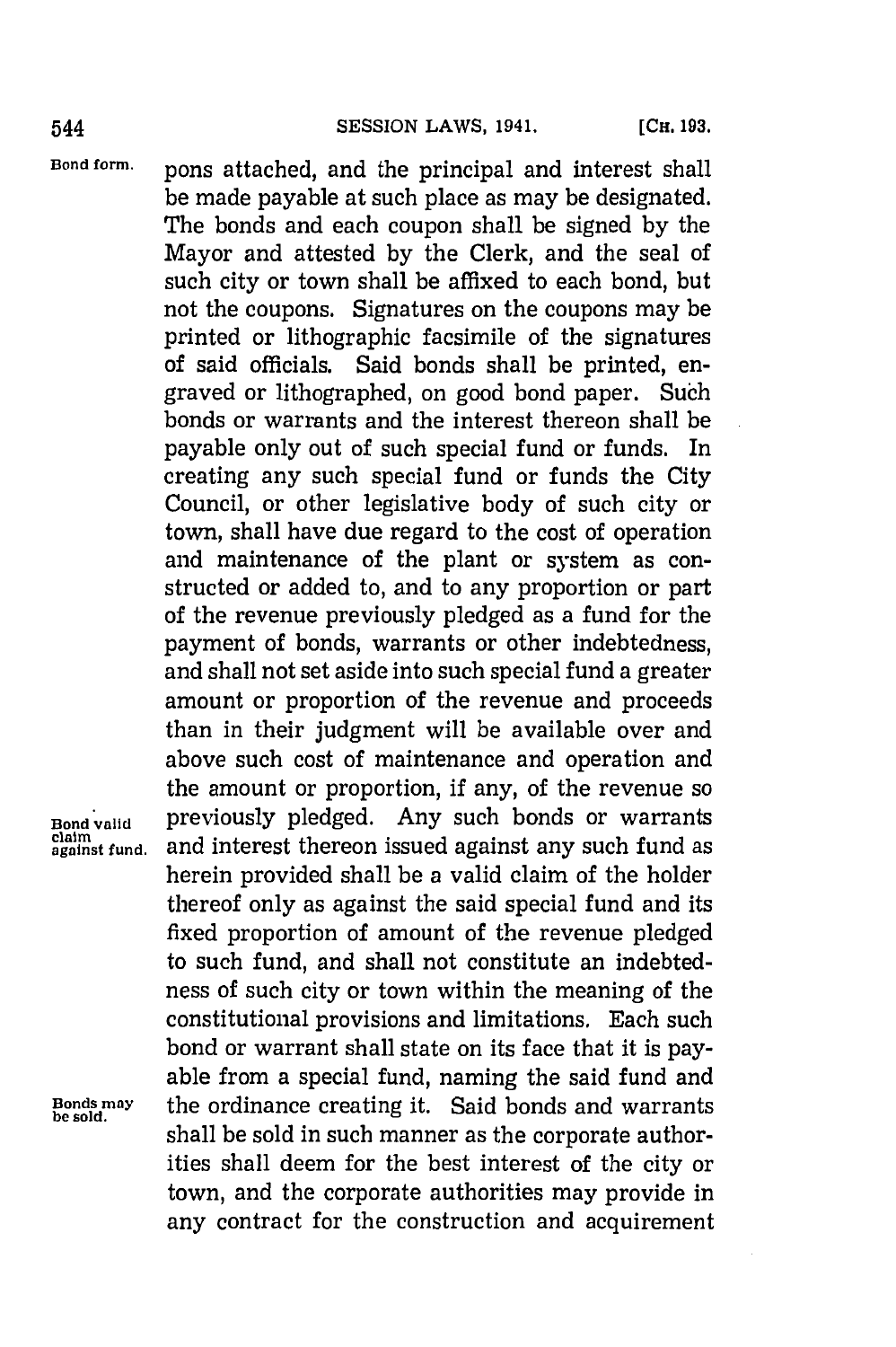of the proposed improvement that payment therefor shall be made only in such bonds and warrants at par value thereof.

When any such special fund shall have been **Must set** heretofore or shall be hereafter created and any such tion for fund. obligation shall have been heretofore or shall be hereafter issued against the same, a fixed proportion, or a fixed amount out of and not exceeding such fixed proportion, or a fixed amount without regard to any fixed proportion, of revenue shall be set aside and paid into said special fund as provided in the ordinance creating such fund, and in case any city or town shall fail to thus set aside and pay said fixed proportion or amount as aforesaid, the holder of any bond or warrant against such special fund may bring suit or action against the city or town and compel such setting aside and payment.

SEC. 5. The City Council, or other legislative City to *s* rates. body of such city or town, shall have the right and authority to provide **by** ordinance for revenues **by** fixing rates and charges for the furnishing of service to those served **by** such system of sewerage or system for refuse collection and disposal, which rates and charges shall be uniform for the same class of service. In the event that special indebtedness bonds or warrants are issued against the revenues of such system of sewerage or system for refuse collection and disposal, the legislative body shall provide **by** ordinance for revenues **by** fixing rates and charges for the furnishing of such service, which shall be sufficient to take care of costs of maintenance and operation, bond and warrant principal and interest, **Rates to** sinking fund requirements, and other charges inci- **and retire-ment.** dental thereto. **All** property owners within the area served **by** such sewerage system shall be compelled to connect their private drains and sewers with such city or town system, under such penalty as the legislative body of such city or town may **by** ordinance direct.

**-18**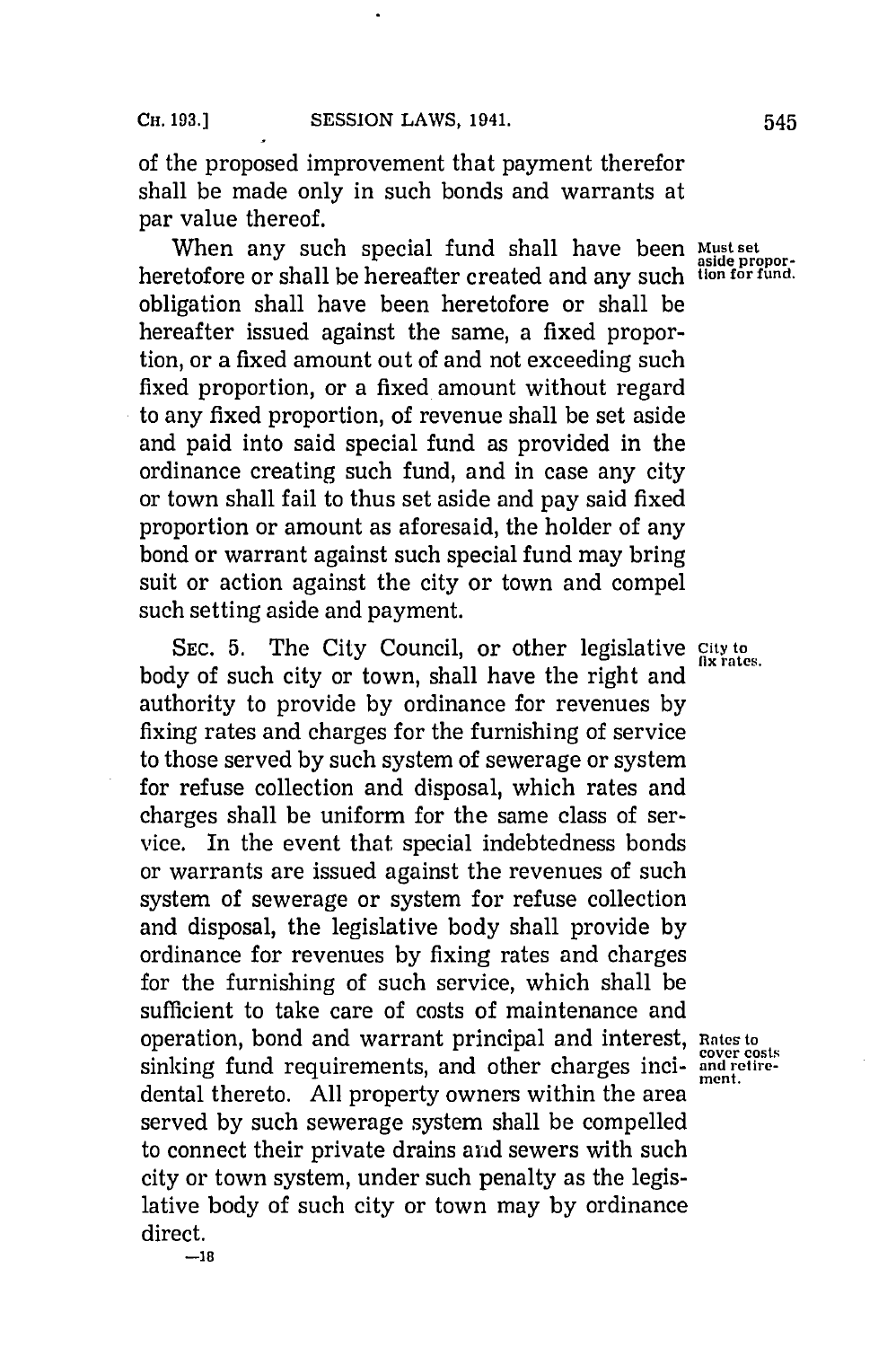## 546 **SESSION LAWS, 1941.** [CH. 193.]

systems are hereby granted a lien for delinquent and unpaid rates and charges, including interest thereon,

Lien created SEC. 6. Cities and towns owning their own sewer

for sewer service against the premises to which the same has been furnished, which lien shall be superior to all other liens and encumbrances except general taxes and local and special assessments. Such city or town may **by** ordinance provide that such delinquent rates and charges shall bear interest at not ex-**Interest on** ceeding eight per cent (8%) per annum. Such lien deilinguent shall be effective for a total of not to exceed six months' delinquent charges without the necessity of any writing or recording. In order to make such lien effective for more than six months' charges the city or town Treasurer, Clerk, or official charged with the administration of the affairs of such utility shall cause to be filed for record in the office of the county Auditor of the county in which such city or town is

# Lien notice. **WALK** SEWERAGE LIEN NOTICE

**-vs-**

located, a notice in substantially the following form:

City or Tow n of **................................**

| Notice is hereby given that the City or Town of     |  |
|-----------------------------------------------------|--|
|                                                     |  |
| sewer charges against the following described prem- |  |
|                                                     |  |
| ington, to-wit:                                     |  |
|                                                     |  |

(here insert legal description of premises)

Said lien is claimed for not exceeding six months such charges and interest now delinquent, amounting to **\$ ....................... .......** and is also claim ed for future sewerage charges against said premises.

| Datec |   |  |
|-------|---|--|
|       |   |  |
|       | ᅩ |  |

Said lien notice may be signed **by** the city or town Treasurer or Clerk or other official in charge of the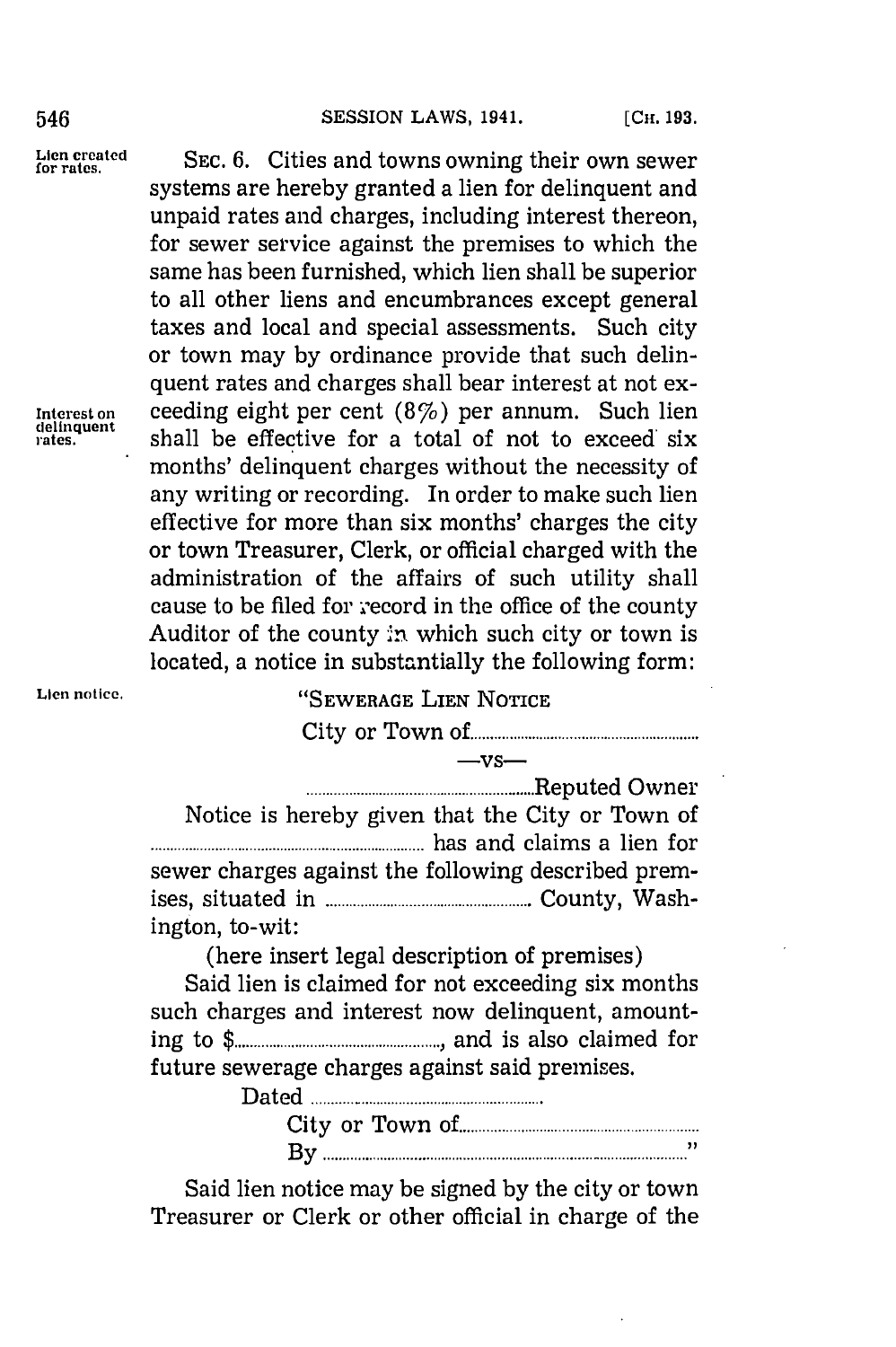administration of such utility. Such lien notice shall be recorded as prescribed **by** law for the recording of mechanics' liens.

**SEC. 7.** Such city or town may foreclose the lien **Foreclosure of lien.** herein granted in an action in the Superior Court in the county in which the city or town is situated. **All** or any of the tracts or premises subject to any such lien may be proceeded against in the saine action, **Procedure.** and all parties appearing of record as owning or claiming to own, having or claiming to have, any interest in or lien upon the tracts or premises impleaded in such action shall be made defendants preaded in such action control of the pay- Parties<br>thereto. All parties personally liable for the pay- Parties ment of any charges involved in said action may be made parties defendant. Any such action may be commenced at any time after six months subsequent to the furnishing of sewerage service for which payment has not been made, provided that any such action seeking the foreclosure of the lien for future services, notice of which is required to be recorded in the office of the County Auditor, shall be commenced within two years from the date of the filing of such notice of lien. Such action shall be tried before the court without jury. In such action the court may allow, in addition to interest on such charges at the rate of not exceeding eight per cent (8%7) per annum **costs, interest** from date of delinquency, costs and disbursements **and fees.** provided **by** statute, and such attorneys' fees as the court may adjudge reasonable.

Where the owners and parties interested in any **Default** particular tract or premises shall default, the court may enter judgment of foreclosure and sale as to such parties and tracts or premises and the action may proceed as to the remaining defendants and tracts or premises. The judgment shall specify separately the amount of the sewerage charges, with interest, penalty and costs chargeable to each tract or premises. The judgment shall have the effect of a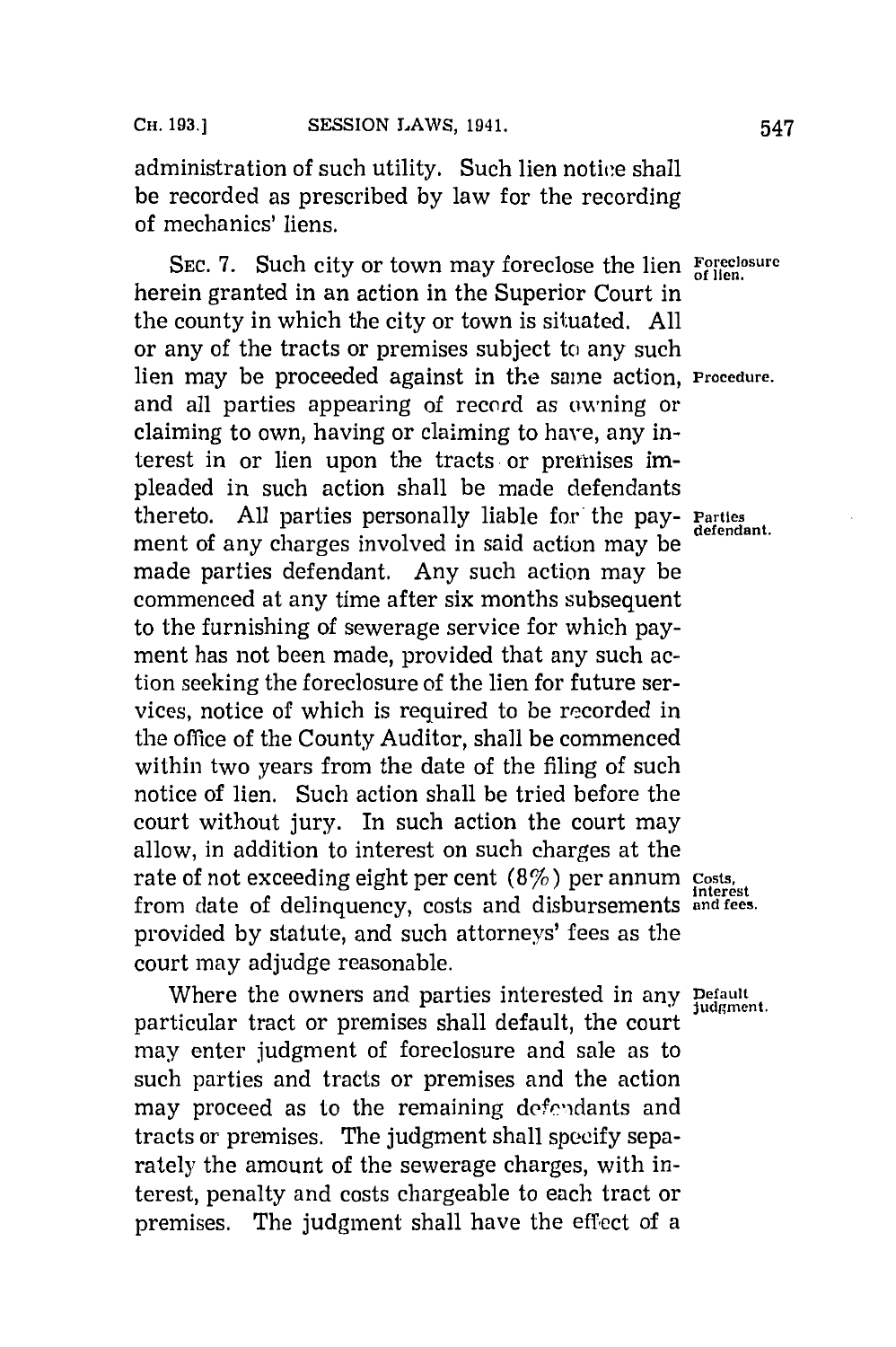Effect of separate judgment as to each tract or premises de-<br>judgment. scribed in the judgment, and any appeal shall not invalidate or delay the judgment except as to the prop-**Order of sale.** erty concerning which the appeal is taken. In the judgment the court shall order the tracts or premises therein described sold at one general sale, and an order of sale shall issue pursuant thereto for the enforcement of the judgment. Judgment may be entered as to any one or more separate tracts or parcels involved in the action, and the Court shall retain jurisdiction of other properties.

**Redemption. All** sales shall be subject to the right of redemption within one year from date of sale. The service **Procedure of Of summons, and all other proceedings except as foreclosure. Leaving otherwise manufacture foreclosure,** herein otherwise prescribed, including appeal, order of sale, sale, redemption, and issuance of order, shall be governed **by** the statutes now or hereafter in force relating to the foreclosure of mortgages on real property. For the purpose of this act the terms **"judg-Terms** ment debtor" or "successor in interest" in the statutes **defined.** governing redemption shall be deemed and held to include an owner or a vendee.

**City may sell SEC. 8.** Any city or town may at any time after **or lease foreceosed** deed is issued to it under and **by** virtue of any proceedings mentioned in this act, lease or sell or convey any such property at public or private sale for such price and on such terms as may be determined **by** resolution of the City or Town Council or other legislative body, any provisions of law, charter or ordinance to the contrary notwithstanding.

After fore-<br>closure may SEC. 9. Any city or town after the entry of judg-<br>
<u>pay</u> existing ment of foreclosure against any premises may pay ment of foreclosure against any premises may pay delinquent general taxes or purchase certificates of delinquency for general taxes on such premises, or purchase such premises at county tax foreclosures or from the county after foreclosure, for the purpose of protecting such premises. Such city or town after entry of judgment of foreclosure against any pren--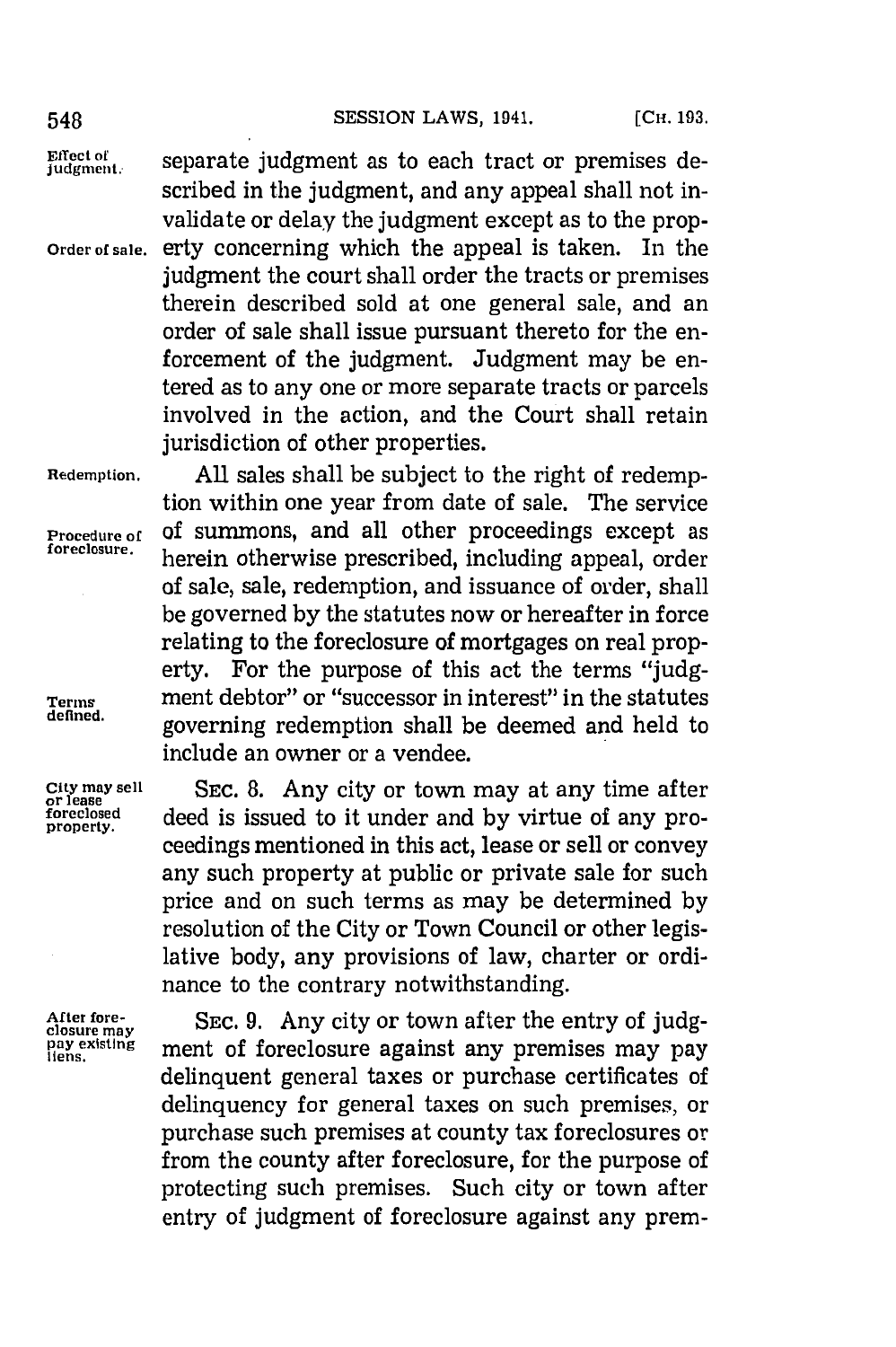ises may, for the purpose of protecting such premises,  $\frac{May}{assessment}$ pay local or special assessments which are delinquent  $f_{\text{top}}^{\text{for price}}$ or are about to become delinquent and where such premises have been foreclosed upon for local or spe- **Procedure.** cial assessments and the time for redemption has not<br>expired may redeem such premises. No moneys expired may redeem such premises. shall be expended for the purposes enumerated in this section except upon enactment **by** the City or Town Council or other legislative body of a resolution determining the desirability or necessity of making such expenditure.

**SEC. 10.** As an additional and concurrent method **Alternative** of enforcing the lien in this act granted, any city or town operating its own municipal water system may **by** ordinance provide for the enforcement of said lien **by** cutting off the water service from the premises to **cut** off **water.** which such sewer service has been furnished, after the charges become delinquent and unpaid, until such rates and charges are paid. The right to enforce such lien **by** cutting off and refusing water service as herein provided shall not be exercised after two years from the date of the recording of sewerage **Limitation.** lien notice, as in this act provided, except to enforce payment of six months' charges for which no lien notice is required to be recorded.

SEC. 11. Any city or town owning or operating City may its own sewer system, whenever topographic condi- existing tions shall make it feasible and whenever such existing sewer system shall be adequate therefor in view of the sewerage and drainage requirements of the property in such city or town, served or to be served **by** such system, may contract with any organized and established sewer district, serving any area wholly or partially without the limits of such city or town, for the discharge into such city or town owned sewer system of sewage from any part or parts of such sewer district, upon such terms and conditions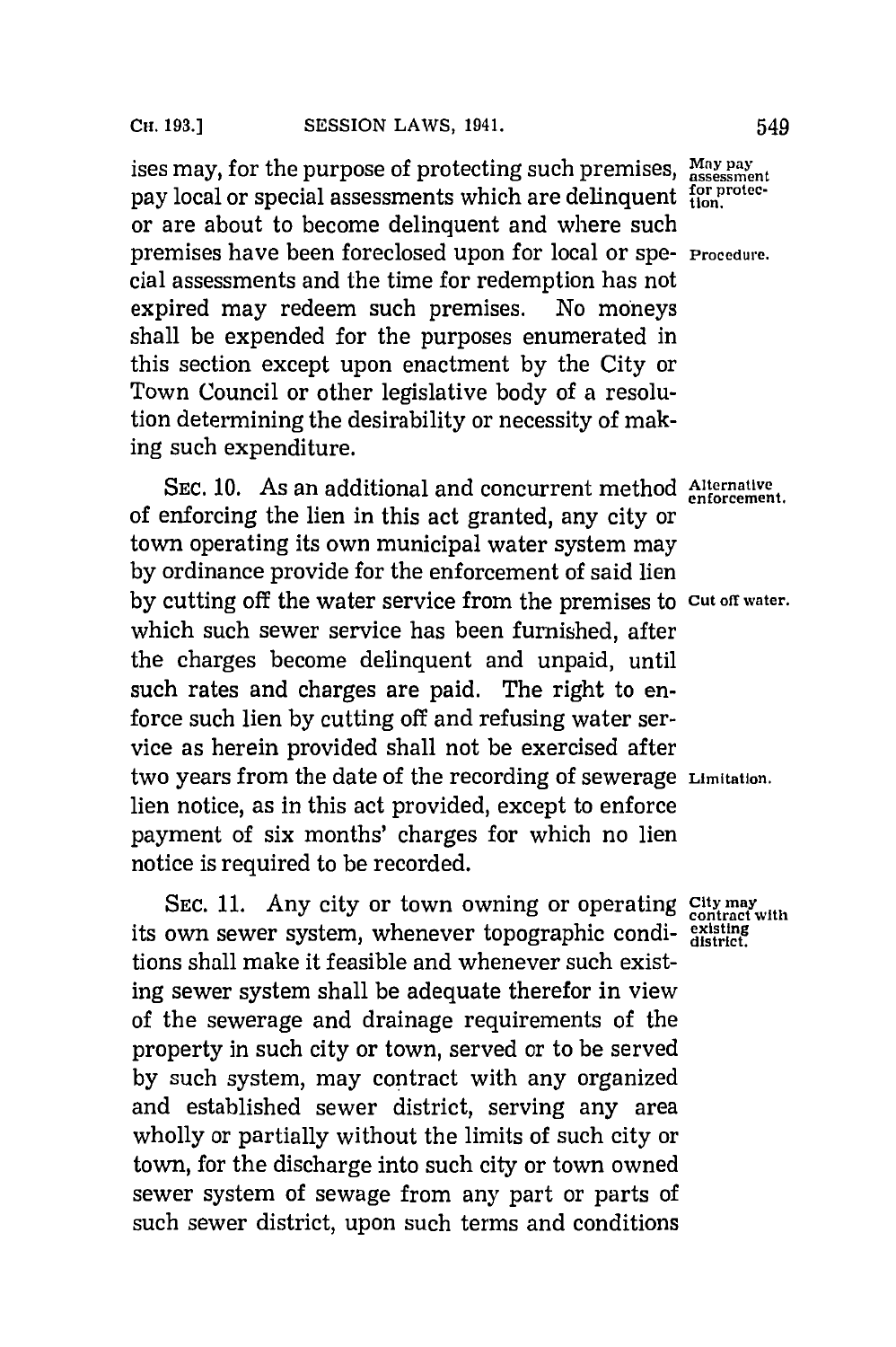and for such periods of time as may be deemed reasonable.

Sewage dis-<br>posal deemed **SEC. 12.** (a) Whenever any city or town shall **Sewage dis-**<br> **with a water any city or town shall be**<br> **post of water**<br> **water**<br> **with a waterworks utility pursuant to section**<br> **exater 9488** of Remington's Revised Statutes of the State of Washington, and in the judgment of the City or Town Council or other corporate authorities the public health is being endangered **by** the lack of a system of sewerage or the inadequacy thereof, and the danger to the public health may be abated **by** the construction, maintenance and operation of a sewerage system or of additions, extensions or betterments thereto, such City or Town Council or other corporate authorities may **by** ordinance provide for the construction of such system of sewerage or of additions, extensions or betterments thereto, and that such system of sewerage, including additions, extensions, and betterments thereto, shall be considered as a part of and belonging to the waterworks utility of such city or town, and that the cost of construction thereof and the maintenance and operation thereof may be chargeable to the waterworks utility of such General in-<br>
debtedness<br>
submitted<br>
ness is to be incurred to pay a part or all of such consubmitted **ness** is to be incurred to pay a part or all of such construction, maintenance or operation costs no such indebtedness shall be incurred without such indebtedness first being authorized **by** a vote of the people.

**May be<br>designated as<br>part in any<br>event.** 

**designated as (b)** In any event any city or town may also **by** a vote of the people authorize its system of sewerage to be operated as a part of and as belonging to its waterworks utility whether or not danger to the public health be involved. The proposition authorizing such operation may be submitted to the voters at a special or general election in the manner as provided Election. **in section 2 of this act.** If a majority of the voters voting at such election shall vote in favor of such Majority vote proposition, then the same shall be deemed to have<br>necessary. <br>carried: *Provided, however*, If at such election there shall also be submitted to the voters any proposition